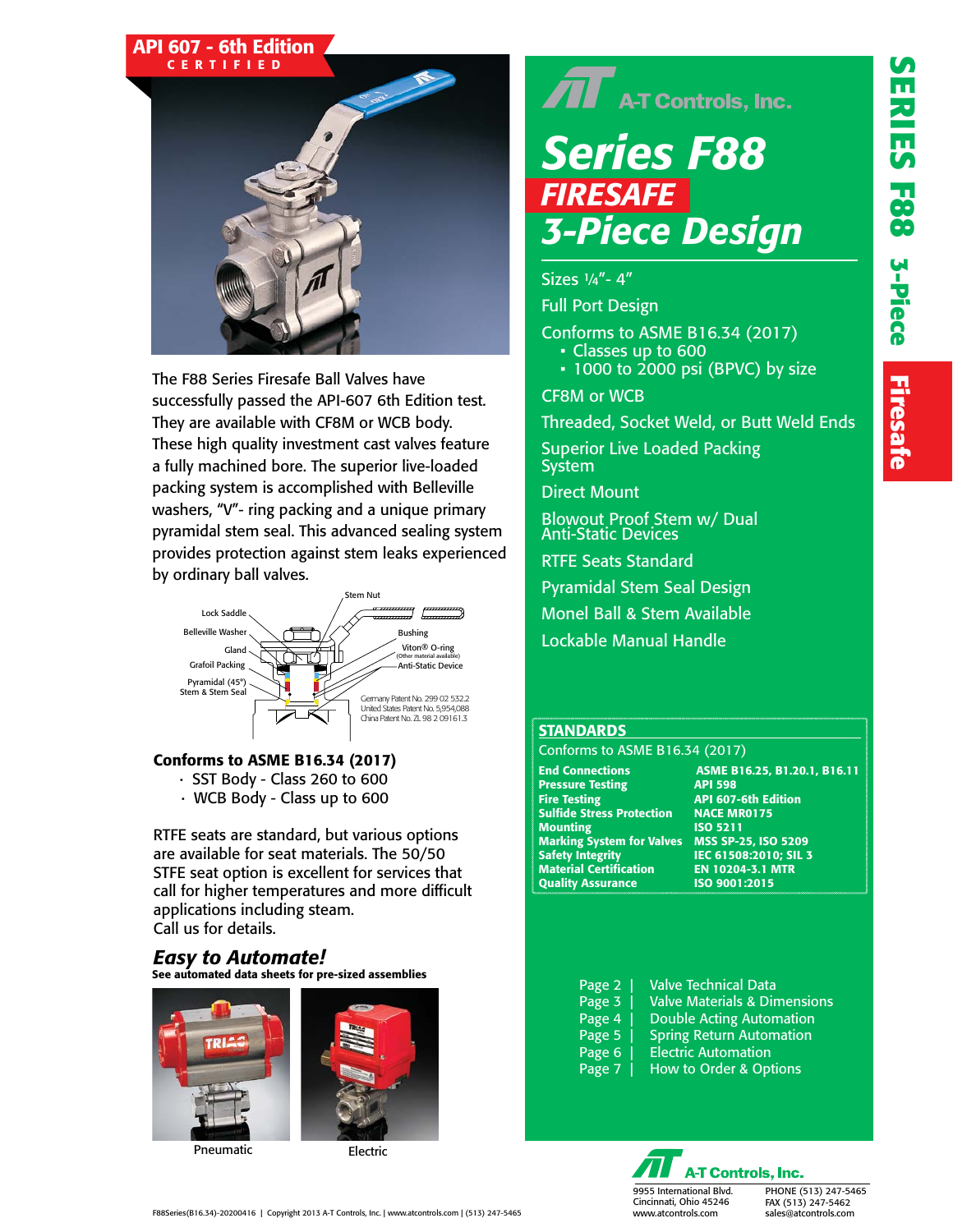

API 607 - 6th Edition CERTIFIED



| <b>Pressure Class/Rating</b>        |                                                        |                                                                 |  |  |  |  |  |  |
|-------------------------------------|--------------------------------------------------------|-----------------------------------------------------------------|--|--|--|--|--|--|
| <b>Size</b>                         | <b>ASME</b><br>B16.34-2017<br><b>Pressure</b><br>Class | <b>BPVC*-2019</b><br><b>Pressure</b><br><b>Rating</b><br>(psig) |  |  |  |  |  |  |
| $1/4" - 1"$                         | 600                                                    | 2000                                                            |  |  |  |  |  |  |
| $1\frac{1}{4}$ " - $1\frac{1}{2}$ " | 600                                                    | 1500                                                            |  |  |  |  |  |  |
| 2"                                  | 400                                                    | 1500                                                            |  |  |  |  |  |  |
| $21/2$ "                            | 400                                                    | 1000                                                            |  |  |  |  |  |  |
| $\mathbf{z}$ "                      | 300                                                    | 1000                                                            |  |  |  |  |  |  |
| 4"                                  | 260 (F88)<br>254 (F88C)                                | 1000                                                            |  |  |  |  |  |  |

\*ASME Boiler Pressure Vessel Code

F88 Component Temperature Ratings

| <b>Break Away Torque</b><br>for RTFE Seats |                |  |  |  |  |  |  |
|--------------------------------------------|----------------|--|--|--|--|--|--|
| <b>SIZE</b>                                | <b>IN-LBS.</b> |  |  |  |  |  |  |
| 1/4"                                       | 70             |  |  |  |  |  |  |
| 3/8"                                       | 70             |  |  |  |  |  |  |
| 1/2"                                       | 75             |  |  |  |  |  |  |
| 3/4"                                       | 100            |  |  |  |  |  |  |
| 1"                                         | 145            |  |  |  |  |  |  |
| 11/4"                                      | 220            |  |  |  |  |  |  |
| $1\frac{1}{2}$                             | 300            |  |  |  |  |  |  |
| 2"                                         | 420            |  |  |  |  |  |  |
| $2\frac{1}{2}$                             | 560            |  |  |  |  |  |  |
| 3″                                         | 900            |  |  |  |  |  |  |
| 4″                                         | 1,500          |  |  |  |  |  |  |
| NOTE: For other seat                       |                |  |  |  |  |  |  |

| Cv             |       |  |  |  |  |  |  |
|----------------|-------|--|--|--|--|--|--|
| <b>SIZE</b>    | CV    |  |  |  |  |  |  |
| 1/4"           | 7     |  |  |  |  |  |  |
| 3/8"           | 8     |  |  |  |  |  |  |
| 1/2"           | 15    |  |  |  |  |  |  |
| 3/4"           | 40    |  |  |  |  |  |  |
| 1"             | 70    |  |  |  |  |  |  |
| $1^{1/4"}$     | 110   |  |  |  |  |  |  |
| $1\frac{1}{2}$ | 250   |  |  |  |  |  |  |
| 2"             | 430   |  |  |  |  |  |  |
| $2\frac{1}{2}$ | 600   |  |  |  |  |  |  |
| 3''            | 1,100 |  |  |  |  |  |  |
| 4″             | 2,000 |  |  |  |  |  |  |

| NOTE: For other seat      |  |
|---------------------------|--|
| material, consult factory |  |

|                | B16.34 (2017) |                 |              |                        |  |  |  |  |  |  |
|----------------|---------------|-----------------|--------------|------------------------|--|--|--|--|--|--|
|                |               | <b>CF8M</b>     | <b>WCB</b>   |                        |  |  |  |  |  |  |
| <b>Size</b>    | <b>Class</b>  | Rating<br>(psi) | <b>Class</b> | <b>Rating</b><br>(psi) |  |  |  |  |  |  |
| 1/4"           | 600           | 1440            | 600          | 1480                   |  |  |  |  |  |  |
| 3/8"           | 600           | 1440            | 600          | 1480                   |  |  |  |  |  |  |
| 1/2"           | 600           | 1440            | 600          | 1480                   |  |  |  |  |  |  |
| 3/4"           | 600           | 1440            | 600          | 1480                   |  |  |  |  |  |  |
| 1"             | 600           | 1440            | 600          | 1480                   |  |  |  |  |  |  |
| $1\frac{1}{4}$ | 600           | 1440            | 600          | 1480                   |  |  |  |  |  |  |
| $1\frac{1}{2}$ | 600           | 1440            | 600          | 1480                   |  |  |  |  |  |  |
| 2"             | 400           | 960             | 400          | 986                    |  |  |  |  |  |  |
| $2\frac{1}{2}$ | 400           | 960             | 400          | 986                    |  |  |  |  |  |  |
| 3"             | 300           | 720             | 300          | 740                    |  |  |  |  |  |  |
| 4"             | 260           | 600             | 254          | 600                    |  |  |  |  |  |  |

Pressure Class

|               |  | Component                      | <b>Material</b>           | <b>Temperature</b>                  |  |  |  |
|---------------|--|--------------------------------|---------------------------|-------------------------------------|--|--|--|
|               |  | Stem<br>Packing                | Graphite                  | -100°F to 1100°F                    |  |  |  |
|               |  | <b>Stem Seal</b>               | TFM™-1600                 | $-75^{\circ}$ F to 500°F            |  |  |  |
|               |  | Gaskets                        | Graphite                  | -100°F to 1100°F                    |  |  |  |
| в             |  |                                | <b>PTFE</b>               | $-50^{\circ}$ F to $400^{\circ}$ F  |  |  |  |
| <b>Rating</b> |  | Seats                          | RTFE (standard)           | $-50^{\circ}$ F to $450^{\circ}$ F  |  |  |  |
| (psi)         |  | (other materials<br>available) | TFM™-1600                 | -75°F to 500°F                      |  |  |  |
| 1480          |  |                                | 50/50 STFE                | -50°F to 550°F                      |  |  |  |
| 1480          |  |                                | <b>FKM</b> (standard)     | $-20^{\circ}$ F to $450^{\circ}$ F  |  |  |  |
| 1480          |  |                                | Markez® Z1028             | 5°F to 608°F                        |  |  |  |
| 1480          |  |                                | Kalrez® 4079              | 30°F to 600°F                       |  |  |  |
| 1480          |  |                                | Chemraz <sup>®</sup> 505  | -22°F to 446°F                      |  |  |  |
| 1480          |  |                                | Kalrez® 6375              | $-4$ °F to 527°F                    |  |  |  |
| 1480          |  | O-Rings                        | Perlast <sup>®</sup> G75M | 5°F to 500°F                        |  |  |  |
| 986           |  |                                | Chemraz <sup>®</sup> 564  | $-40^{\circ}$ F to $445^{\circ}$ F  |  |  |  |
| 986           |  |                                | Low Temp Buna             | -65°F to 275°F                      |  |  |  |
| 740           |  |                                | <b>EPDM</b>               | $-70^{\circ}$ F to 250 $^{\circ}$ F |  |  |  |
| 600           |  |                                | Silicone                  | $-60^{\circ}$ F to $400^{\circ}$ F  |  |  |  |

#### *Pressure vs. Temperature | Series F88 Seat Pressure Ratings*



## 2 | Technical Data

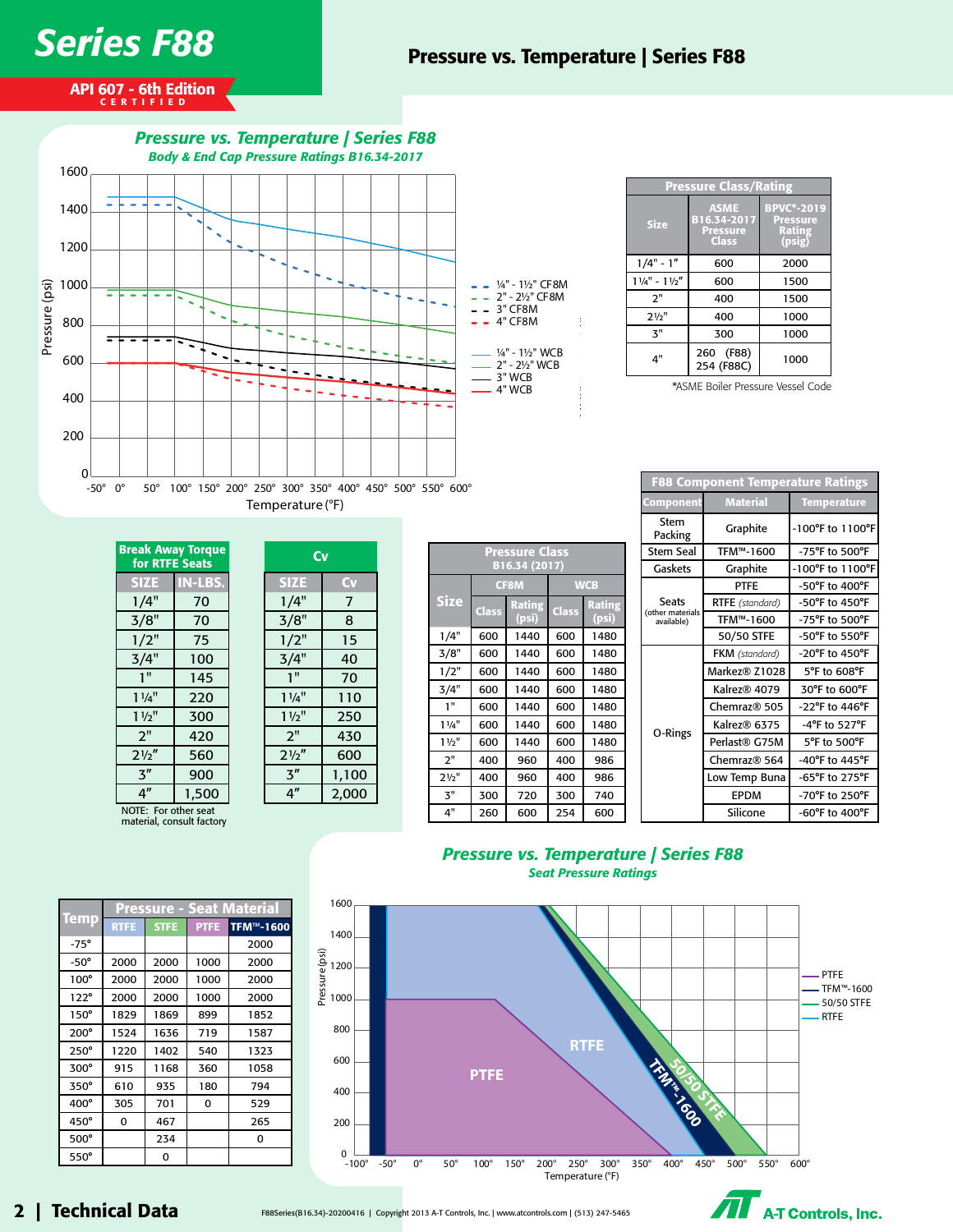#### High Performance, Full Port 3-Piece Ball Valve ISO 5211 Direct Mount

Classes up to 600 1000 - 2000 psi by size 1/4" to 4"

# *Series F88*

API 607 - 6th Edition CERTIFIED

|                | <b>MATERIALS LIST</b>               |                |                                          |                                          |               |
|----------------|-------------------------------------|----------------|------------------------------------------|------------------------------------------|---------------|
| NO.            | <b>PART NAME</b>                    |                | <b>QTY STAINLESS STEEL</b>               | <b>CARBON STEEL</b>                      | REPAIR<br>KIT |
| 1              | <b>BODY</b>                         | 1              | ASTM A351 GRADE<br>CF8M                  | ASTM A216 GRADE<br><b>WCB</b>            |               |
| $\overline{2}$ | TH END CAP                          | $\overline{2}$ | <b>ASTM A351 GRADE</b><br>CF8M           | <b>ASTM A216 GRADE</b><br><b>WCB</b>     |               |
| $\overline{2}$ | <b>BW/SW END CAP</b>                | $\overline{2}$ | ASTM A351 GRADE<br>CF3M                  | <b>ASTM A216 GRADE</b><br><b>WCB</b>     |               |
| 3              | <b>BALL</b>                         | 1              | 1/4" THRU 3/8"<br><b>ASTM A276 SS316</b> | 1/4" THRU 3/8"<br><b>ASTM A276 SS316</b> |               |
| 3              | <b>BALL</b>                         | 1              | 1/2" THRU 4" ASTM<br>A351 GRADE CF8M     | 1/2" THRU 4" ASTM<br>A351 GRADE CF8M     |               |
| 4              | <b>SEAT</b>                         | $\overline{2}$ | <b>RTFE</b>                              | <b>RTFE</b>                              | ✓             |
| 5              | JOINT GASKET                        | 2              | <b>GRAPHITE</b>                          | <b>GRAPHITE</b>                          | ✓             |
| 6              | <b>STEM SEAL</b>                    | 1              | TFM™-1600                                | TFM™-1600                                | ✓             |
| 7              | <b>STEM</b>                         | 1              | <b>ASTM A276 SS316</b>                   | <b>ASTM A276 SS316</b>                   |               |
| 8              | <b>GLAND PACKING</b>                | 1              | <b>GRAPHITE</b>                          | <b>GRAPHITE</b>                          | ✓             |
| 9              | <b>GLAND BUSHING</b>                | 1              | <b>AISI 304</b>                          | <b>AISI 304</b>                          |               |
| 10             | <b>LOCK SADDLE</b>                  | 1              | <b>AISI 304</b>                          | <b>AISI 304</b>                          |               |
| 11             | <b>STEM NUT</b>                     | 1              | <b>AISI 304</b>                          | <b>AISI 304</b>                          |               |
| 12             | <b>HANDLE</b>                       | 1              | <b>AISI 304</b>                          | <b>AISI 304</b>                          |               |
| 13             | <b>HANDLE SLEEVE</b>                | 1              | <b>VINYL</b>                             | <b>VINYL</b>                             |               |
| 14             | <b>STEM WASHER</b>                  | 1              | <b>AISI 304</b>                          | <b>AISI 304</b>                          |               |
| 15             | <b>BODY BOLT/</b><br><b>STUD</b>    | $\ast$         | <b>ASTM A193 GRADE</b><br>B8M            | <b>ASTM A193 GRADE</b><br>B7M            |               |
| 16             | <b>BODY NUT</b>                     | #              | <b>ASTM A194 GRADE</b><br>8M             | <b>ASTM A194 GRADE</b><br>2HM            |               |
| 17             | <b>BELLEVILLE</b><br><b>WASHER</b>  | $\overline{2}$ | <b>AISI 301</b>                          | <b>AISI 301</b>                          |               |
| 18             | <b>STOP BOLT</b>                    | 1              | <b>AISI 304</b>                          | <b>AISI 304</b>                          |               |
| 19             | STOP BOLT NUT                       | 1              | <b>AISI 304</b>                          | <b>AISI 304</b>                          |               |
| 20             | <b>GLAND WASHER</b>                 | 1              | <b>RTFE</b>                              | <b>RTFE</b>                              | $\checkmark$  |
| 21             | <b>HANDLE LOCK</b>                  | 1              | <b>AISI 304</b>                          | <b>AISI 304</b>                          |               |
| 22             | <b>ANTI-STATIC</b><br><b>DEVICE</b> | $\overline{2}$ | AISI 316                                 | AISI 316                                 |               |
| 23             | STEM O-RING                         | 1              | <b>FKM</b>                               | <b>FKM</b>                               | ✓             |

NOTE: Sizes 2½" thru 4" include stainless steel seat retainer rings.

\* 1/4" THRU 1½" QTY = 4 PCS \* 2" THRU 4" QTY = 6 PCS # 1/4" THRU 3/8" QTY = 4 PCS

# 1/2" THRU 1½" QTY = 8 PCS # 2" THRU 4" QTY = 12 PCS





SIZE 2"

PIPE HANDLE<br>SIZES 2-1/2"  $-4"$ 

#### DIMENSIONS (IN)

| <b>SIZE</b>        | øA   | B     |       |       |      |      |      |      |      |      |       |      |      | AC   | AD   | DD.   | DD <sub>2</sub> | 6Z2  | øZ1  |      | (LBS) ISO 5211 |
|--------------------|------|-------|-------|-------|------|------|------|------|------|------|-------|------|------|------|------|-------|-----------------|------|------|------|----------------|
| 1/4"               | 0.45 | 0.354 | 5.47  | .66   | 0.25 | 3.00 | 0.55 | 0.39 | 2.95 | 2.95 | 0.85  | 0.13 | 0.25 | .04  | 0.44 | .654  | .969            | 0.28 | 0.28 | 1.6  | F04/F05        |
| 3/8"               | 0.50 | 0.354 | 5.47  | 66. ا | 0.25 | 3.00 | 0.69 | 0.39 | 2.95 | 2.95 | 0.85  | 0.11 | 0.25 | I.O4 | 0.44 | .654  | .969            | 0.28 | 0.28 | 1.6  | F04/F05        |
| 1/2"               | 0.59 | 0.354 | 5.47  | 66. ا | 0.25 | 3.00 | 0.85 | 0.39 | 2.85 | 2.95 | 0.85  | 0.06 | 0.25 | 1.07 | 0.44 | .654  | 969.            | 0.28 | 0.28 | 2.0  | F04/F05        |
| 3/4"               | 0.79 | 0.354 | 5.47  | .83   | 0.33 | 3.20 | .07  | 0.51 | 3.36 | 3.54 | .07   | 0.06 | 0.33 | .07  | 0.44 | .969  | 2.756           | 0.34 | 0.28 | 3.0  | F05/F07        |
| 1"                 | 0.98 | 0.433 | 6.50  | 2.31  | 0.41 | 3.86 | .34  | 0.51 | 4.15 | 4.33 | .34   | 0.06 | 0.41 | .34  | 0.56 | .969  | 2.756           | 0.34 | 0.28 | 4.5  | F05/F07        |
| $1 - 1/4"$         | .26  | 0.433 | 6.50  | 2.46  | 0.41 | 4.00 | .69  | 0.51 | 4.37 | 4.53 | . 68  | 0.06 | 0.41 | .34  | 0.56 | .969  | 2.756           | 0.34 | 0.28 | 6.0  | F05/F07        |
| $1 - 1/2"$         | .50  | 0.551 | 8.46  | 3.11  | 0.53 | 5.04 | .92  | 0.51 | 5.01 | 5.12 | 91. ا | 0.06 | 0.53 | .54  | 0.74 | .969  | 2.756           | 0.34 | 0.28 | 10.0 | F05/F07        |
| $2^{\prime\prime}$ | 97،، | 0.551 | 8.46  | 3.42  | 0.53 | 5.35 | 2.40 | 0.63 | 5.62 | 5.62 | 2.38  | 0.06 | 0.53 | .54  | 0.74 | .969  | 2.756           | 0.35 | 0.30 | 13.0 | F05/F07        |
| $2 - 1/2"$         | 2.56 | 0.748 | 10.31 | 4.28  | 0.66 | 6.60 | 2.89 | 0.63 | 7.28 | 7.28 | 3.00  | 0.08 | 0.66 | 2.09 | 0.94 | 2.756 | 4.016           | 0.47 | 0.39 | 26.0 | F07/F10        |
| $5^{\prime\prime}$ | 3.15 | 0.748 | 10.31 | 4.63  | 0.70 | 6.96 | 3.54 | 0.63 | 8.07 | 8.07 | 3.54  | 0.08 | 0.70 | 2.09 | 0.94 | 2.756 | 4.016           | 0.47 | 0.39 | 34.0 | F07/F10        |
| 4"                 | 3.94 | 0.748 | 12.28 | 5.26  | 0.66 | 7.59 | 4.54 | 0.79 | 9.45 | 9.45 | 4.57  | 0.08 | 0.66 | 2.09 | 0.94 | 2.756 | 4.016           | 0.47 | 0.39 | 52.0 | F07/F10        |

A-T Controls reserves the right to change product designs and technical/dimensional specifications without notice.



### F88Series(B16.34)-20200416 | Copyright 2013 A-T Controls, Inc. | www.atcontrols.com Materials & Dimensions | 3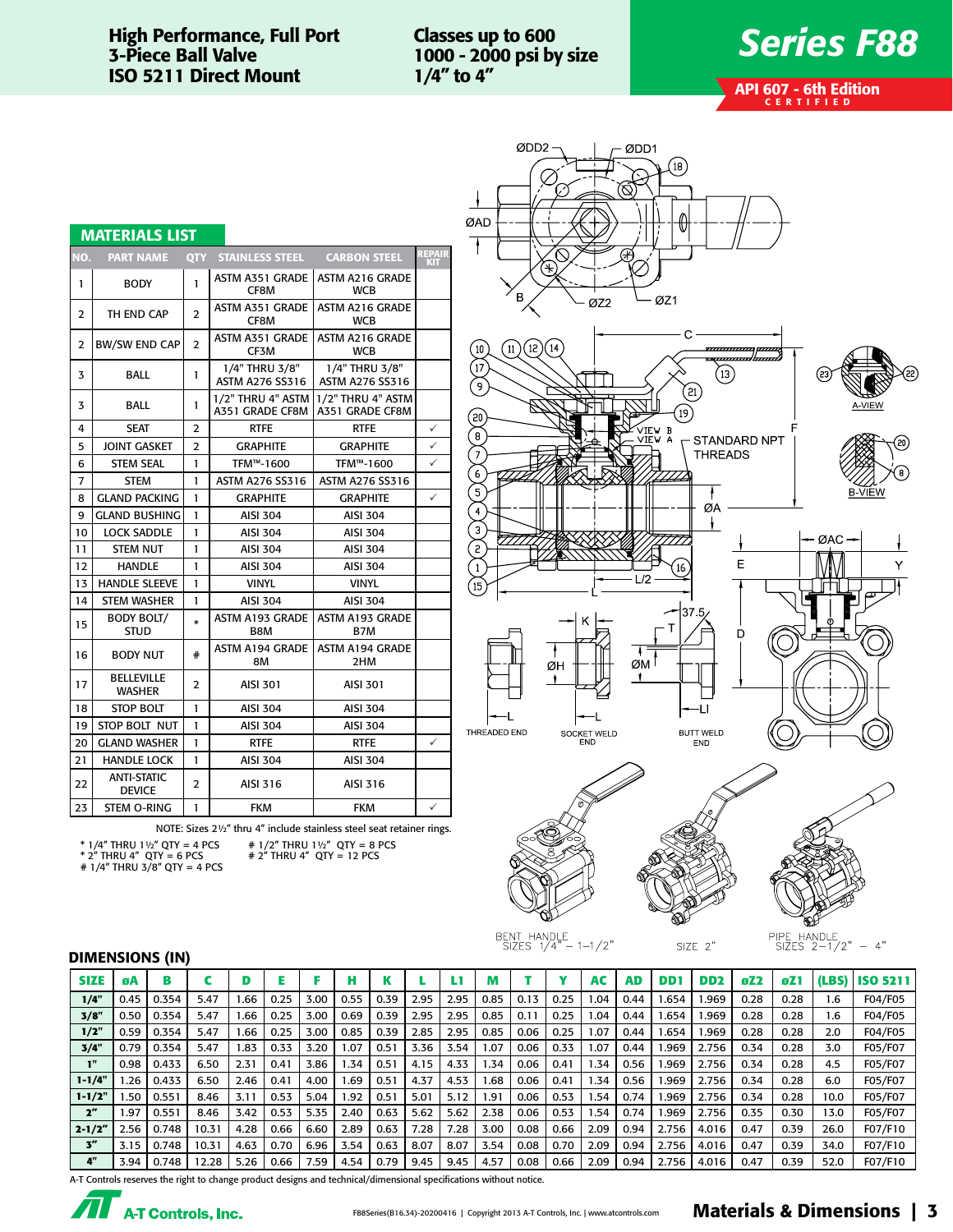

# *Pneumatic Double Acting*

*Automated Ball Valve Package* Series F88 3-Piece Ball Valve

#### Firesafe<sup>2</sup>

Sizes 1/4"- 4" Full Port Design

## Conforms to ASME B16.34 (2017)

- Classes up to 600
- 1000 to 2000 psi (BPVC)

#### CF8M or WCB

TH, SW, or BW Ends

Superior Live Loaded Packing System

Blowout Proof Stem w/ Dual Anti-Static Devices

RTFE Seats Standard

Pyramidal Stem Seal Design Monel Ball & Stem Available

API 598<br>API-6th Edition<br>NACE MR0175

#### **STANDARDS**

Conforms to ASME B16.34 (2017)<br>End Connections ASME B16. End Connections ASME B16.25, B1.20.1, B16.11

Pressure Testin<mark>g</mark><br>Fire Testing Sulfide Stress Protection NACE MR<br>Mounting 150 5211 Mounting ISO 5211 Marking System for Valves MSS SP-25, ISO 5209 Safety Integrity IEC 61508:2010; SIL 3 Material Certification EN 10204-3.1 MTR Quality Assurance ISO 9001:2015

| TRIAS |
|-------|
|       |
|       |
|       |
|       |

API 607 - 6th Edition CERTIFIED

Direct Mount Firesafe tested to API-607

#### DIMENSIONS (IN)

SIZED FOR 60 psi AIR SUPPLY

1/4" F88-TX-025/TR1D-XX 3/8" F88-TX-038/TR1D-XX 1/2" F88-TX-050/TR1D-XX 3/4" F88-TX-075/2R2D-XX 1" F88-TX-100/2R2D-XX 1¼" F88-TX-125/2R2D-XX

SIZE MODEL

| <b>VALVE</b><br><b>SIZE</b> | A     | в    | c    | D    | н    |
|-----------------------------|-------|------|------|------|------|
| 1/4''                       | 5.98  | 2.76 | 0.79 | 1.66 | 2.58 |
| 3/8''                       | 5.98  | 2.76 | 0.79 | 1.66 | 2.58 |
| 1/2"                        | 5.98  | 2.76 | 0.79 | 1.66 | 2.58 |
| 3/4''                       | 7.95  | 3.43 | 0.79 | 1.83 | 3.29 |
| 1''                         | 7.95  | 3.43 | 0.79 | 2.31 | 3.29 |
| $1 - 1/4"$                  | 7.95  | 3.43 | 0.79 | 2.46 | 3.29 |
| $1 - 1/2"$                  | 9.29  | 4.49 | 0.79 | 3.11 | 4.41 |
| $2^{\prime\prime}$          | 9.29  | 4.49 | 0.79 | 3.42 | 4.41 |
| $2 - 1/2"$                  | 10.87 | 4.88 | 0.79 | 4.28 | 4.82 |
| $\mathbf{3}''$              | 11.46 | 5.28 | 0.79 | 4.63 | 5.20 |
| 4"                          | 13.90 | 6.18 | 0.79 | 5.26 | 6.04 |

DIMENSIONS SHOWN ARE FOR ASSEMBLIES SIZED FOR 80 PSI SUPPLY

| <b>SIZED FOR</b><br><b>80 psi AIR SUPPLY</b> |                    |  |  |  |  |  |  |
|----------------------------------------------|--------------------|--|--|--|--|--|--|
| <b>SIZE</b>                                  | <b>MODEL</b>       |  |  |  |  |  |  |
| 1/4"                                         | F88-TX-025/TR1D-XX |  |  |  |  |  |  |
| 3/8"                                         | F88-TX-038/TR1D-XX |  |  |  |  |  |  |
| 1/2"                                         | F88-TX-050/TR1D-XX |  |  |  |  |  |  |
| 3/4"                                         | F88-TX-075/2R2D-XX |  |  |  |  |  |  |
| 1"                                           | F88-TX-100/2R2D-XX |  |  |  |  |  |  |
| $1\frac{1}{4}$                               | F88-TX-125/2R2D-XX |  |  |  |  |  |  |
| $1\frac{1}{2}$                               | F88-TX-150/2R3D-XX |  |  |  |  |  |  |
| 2"                                           | F88-TX-200/2R3D-XX |  |  |  |  |  |  |
| 21/2"                                        | F88-TX-250/2R4D-XX |  |  |  |  |  |  |
| 3"                                           | F88-TX-300/2R5D-XX |  |  |  |  |  |  |
| 4″                                           | F88-TX-400/2R6D-XX |  |  |  |  |  |  |

| 11/2"           | F88-TX-150/2R3D-XX                                                                            | $1\frac{1}{2}$  | F88-TX-150/2R3D-XX   |
|-----------------|-----------------------------------------------------------------------------------------------|-----------------|----------------------|
| 2"              | F88-TX-200/2R3D-XX                                                                            | 2"              | F88-TX-200/2R3D-XX   |
| 21/2"           | F88-TX-250/2R4D-XX                                                                            | 21/2"           | F88-TX-250/2R4D-XX   |
| $\mathbf{z}''$  | F88-TX-300/2R5D-XX                                                                            | ス″              | F88-TX-300/2R5D-XX   |
| 4 <sup>''</sup> | F88-TX-400/2R6D-XX                                                                            | 4 <sup>''</sup> | F88-TX-400/2R6D-XX   |
|                 | Other options available - call for details<br>Actuators are sized based on clean/clear fluid. |                 | SAMPLE PART #<br>Suf |







| Suffix 1 |                                             |             |  | Accessories/Options Model no.            |  |                   |                   |
|----------|---------------------------------------------|-------------|--|------------------------------------------|--|-------------------|-------------------|
| x        |                                             | No Specials |  |                                          |  |                   |                   |
| А        |                                             |             |  | TYPF 4 Solenoid 120VAC                   |  |                   | TVCS-X411-4N-A120 |
| B        | TYPE 7 Solenoid 120VAC<br>TVC6-X411-7N-A120 |             |  |                                          |  |                   |                   |
| C        |                                             |             |  | Intrinsically Safe Solenoid              |  | TVIS-X411-4N-D24  |                   |
| D        |                                             |             |  | TYPE 4 Solenoid 24VDC                    |  | TVCS-X411-4N-D24  |                   |
| F        |                                             |             |  | TYPE 7 Solenoid 24VDC                    |  | TVC6-X411-7N-D24  |                   |
| Q        |                                             |             |  | TYPE 4 SST Solenoid 120VAC               |  | TVSS-X411-4N-A120 |                   |
| М        |                                             |             |  | TYPE 7 SST Solenoid 120VAC               |  | TVSS-X411-7N-A120 |                   |
| L        |                                             |             |  | TYPE 4 SST Solenoid 24VDC                |  | TVSS-X411-4N-D24  |                   |
| N        |                                             |             |  | TYPE 7 SST Solenoid 24VDC                |  | TVSS-X411-7N-D24  |                   |
| P        |                                             |             |  | Pneumatic Positioner                     |  | PPR-1200          |                   |
| E        |                                             |             |  | Electro-Pneumatic Positioner             |  | EPR-1000          |                   |
|          |                                             |             |  | <b>Suffix2 Accessories</b>               |  |                   | Model no.         |
|          |                                             | x           |  | No Specials                              |  |                   |                   |
|          |                                             | А           |  | TYPE 4 Limit Switch                      |  |                   | APL-210N/APL-310N |
|          |                                             | R           |  | TYPE 7 Limit Switch                      |  |                   | API-510N          |
|          |                                             | r           |  | Intrincically Safo Limit Switch ADI 218M |  |                   |                   |

**OPTIONS** 

- C Intrinsically Safe Limit Switch *APL-218N*
- Q TYPE 4 SST Limit Switch *APL-910N* M TYPE 7 SST Limit Switch *APL-510S*

*See automated part number matrix for complete part number and options.*



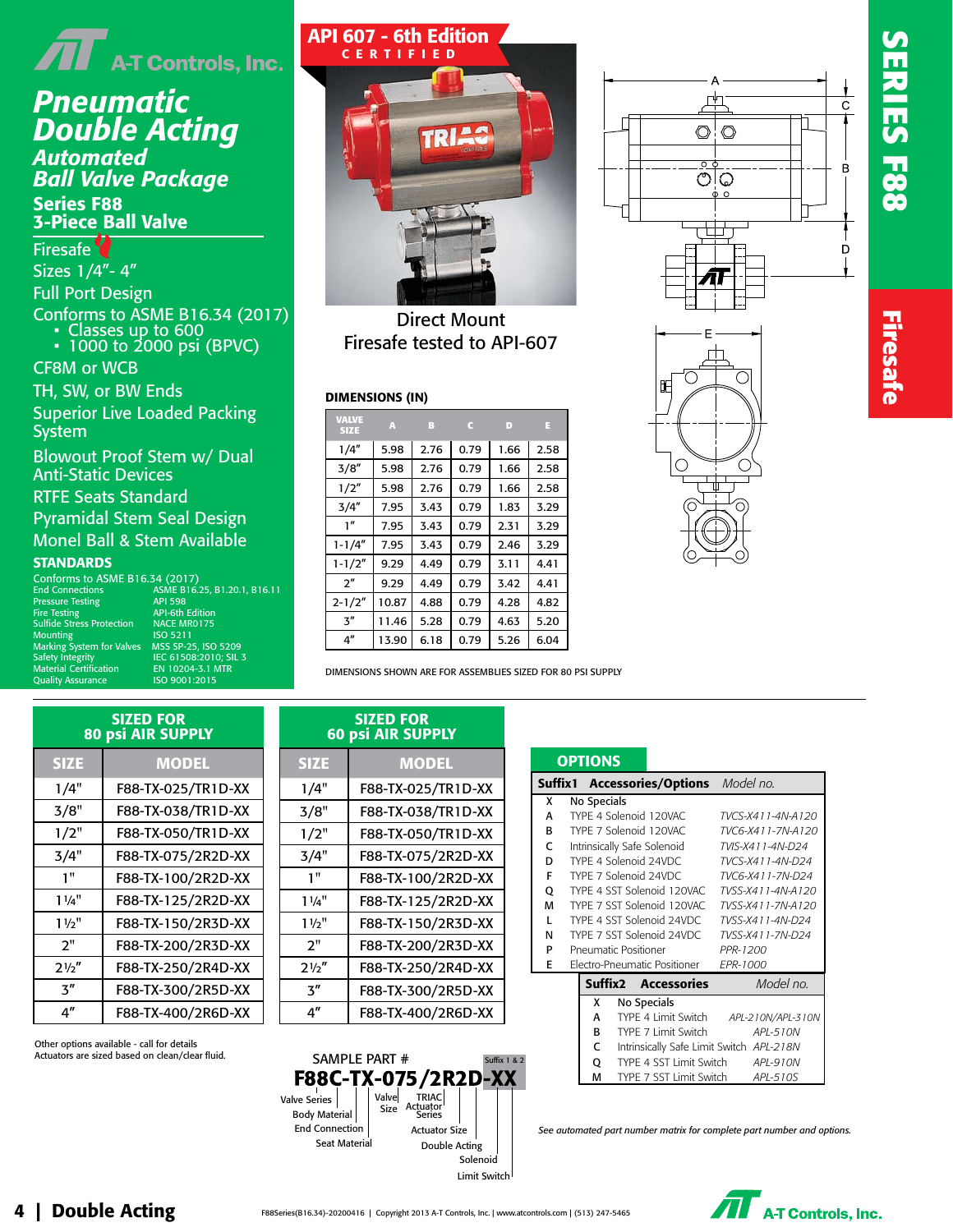# $\bar{\mathbf{J}}$   $\mathbf{I}$  a-T Controls, Inc.

# *Pneumatic Spring Return*

*Automated Ball Valve Package* Series F88 3-Piece Ball Valve

## Firesafe<sup>2</sup>

Sizes 1/4"- 4" Full Port Design Conforms to ASME B16.34 (2017) • Classes up to 600 • 1000 to 2000 psi (BPVC)

CF8M or WCB

TH, SW, or BW Ends Superior Live Loaded Packing System

Blowout Proof Stem w/ Dual Anti-Static Devices

RTFE Seats Standard

Pyramidal Stem Seal Design Monel Ball & Stem Available

#### **STANDARDS**

Conforms to ASME B16.34 (2017)<br>End Connections ASME B16. Pressure Testing<br>Fire Testing Sulfide Stress Protection NACE MR<br>Mounting 180 5211 Mounting ISO 5211 Marking System for Valves MSS SP-25, ISO 5209 Safety Integrity IEC 61508:2010; SIL 3 Material Certification EN 10204-3.1 MTR Quality Assurance ISO 9001:2015

End Connections ASME B16.25, B1.20.1, B16.11 Figure 21 state)<br>API 598<br>API-6th Edition<br>NACE MR0175



Direct Mount Firesafe tested to API-607

#### DIMENSIONS (IN)

| <b>VALVE</b><br><b>SIZE</b> | А     | B    | c    | D    | E    |
|-----------------------------|-------|------|------|------|------|
| 1/4"                        | 7.60  | 2.76 | 0.79 | 1.66 | 2.58 |
| 3/8''                       | 7.60  | 2.76 | 0.79 | 1.66 | 2.58 |
| 1/2"                        | 7.95  | 3.43 | 0.79 | 1.66 | 3.29 |
| 3/4''                       | 9.29  | 4.49 | 0.79 | 1.83 | 4.41 |
| 1 <sup>n</sup>              | 9.29  | 4.49 | 0.79 | 2.31 | 4.41 |
| 1-1/4″                      | 9.29  | 4.49 | 0.79 | 2.46 | 4.41 |
| $1 - 1/2"$                  | 9.29  | 4.49 | 0.79 | 3.11 | 4.41 |
| 2 <sup>n</sup>              | 10.87 | 4.88 | 0.79 | 3.42 | 4.82 |
| $2 - 1/2"$                  | 11.46 | 5.28 | 0.79 | 4.28 | 5.20 |
| 3''                         | 15.16 | 6.93 | 1.18 | 4.63 | 6.69 |
| 4"                          | 15.16 | 6.93 | 1.18 | 5.26 | 6.69 |



**SERIES F88 Firesafe**

**Firesate** 

С 昍

DIMENSIONS SHOWN ARE FOR ASSEMBLIES SIZED FOR 80 PSI SUPPLY

| <b>SIZED FOR</b><br><b>80 psi AIR SUPPLY</b> |                    |  |  |  |
|----------------------------------------------|--------------------|--|--|--|
| <b>SIZE</b>                                  | <b>MODEL</b>       |  |  |  |
| 1/4"                                         | F88-TX-025/TR1S-XX |  |  |  |
| 3/8"                                         | F88-TX-038/TR1S-XX |  |  |  |
| 1/2"                                         | F88-TX-050/2R2S-XX |  |  |  |
| 3/4"                                         | F88-TX-075/2R3S-XX |  |  |  |
| 1"                                           | F88-TX-100/2R3S-XX |  |  |  |
| 11/4"                                        | F88-TX-125/2R3S-XX |  |  |  |
| $1\frac{1}{2}$                               | F88-TX-150/2R3S-XX |  |  |  |
| 2"                                           | F88-TX-200/2R4S-XX |  |  |  |
| 21/2"                                        | F88-TX-250/2R5S-XX |  |  |  |
| $\mathbf{z}''$                               | F88-TX-300/2R7S-XX |  |  |  |
| 4″                                           | F88-TX-400/2R7S-XX |  |  |  |

| <b>60 psi AIR SUPPLY</b> |                    |  |  |  |
|--------------------------|--------------------|--|--|--|
| <b>SIZE</b>              | <b>MODEL</b>       |  |  |  |
| 1/4"                     | F88-TX-025/TR1S-XX |  |  |  |
| 3/8"                     | F88-TX-038/TR1S-XX |  |  |  |
| 1/2"                     | F88-TX-050/2R2S-XX |  |  |  |
| 3/4"                     | F88-TX-075/2R3S-XX |  |  |  |
| 1"                       | F88-TX-100/2R3S-XX |  |  |  |
| $1\frac{1}{4}$           | F88-TX-125/2R3S-XX |  |  |  |
| $1\frac{1}{2}$           | F88-TX-150/2R4S-XX |  |  |  |
| ን"                       | F88-TX-200/2R5S-XX |  |  |  |
| $2\frac{1}{2}$           | F88-TX-250/2R6S-XX |  |  |  |
| 3 <sup>n</sup>           | F88-TX-300/2R7S-XX |  |  |  |
| 4″                       | F88-TX-400/2R7S-XX |  |  |  |

SIZED FOR

|              | <b>OPTIONS</b>             |                                       |  |                                          |  |
|--------------|----------------------------|---------------------------------------|--|------------------------------------------|--|
|              |                            | Suffix1 Accessories/Options Model no. |  |                                          |  |
| x            | No Specials                |                                       |  |                                          |  |
| A            |                            | TYPE 4 Solenoid 120VAC                |  | TVCS-X411-4N-A120                        |  |
| B            |                            | TYPE 7 Solenoid 120VAC                |  | TVC6-X411-7N-A120                        |  |
| C            |                            | Intrinsically Safe Solenoid           |  | TVIS-X411-4N-D24                         |  |
| D            |                            | TYPE 4 Solenoid 24VDC                 |  | TVCS-X411-4N-D24                         |  |
| F            |                            | TYPE 7 Solenoid 24VDC                 |  | TVC6-X411-7N-D24                         |  |
| Q            | TYPE 4 SST Solenoid 120VAC |                                       |  | TVSS-X411-4N-A120                        |  |
| M            | TYPE 7 SST Solenoid 120VAC |                                       |  | TVSS-X411-7N-A120                        |  |
| $\mathbf{L}$ | TYPE 4 SST Solenoid 24VDC  |                                       |  | TVSS-X411-4N-D24                         |  |
| N            |                            | TYPE 7 SST Solenoid 24VDC             |  | TVSS-X411-7N-D24                         |  |
| P            |                            | Pneumatic Positioner                  |  | PPR-1200                                 |  |
| F            |                            | Electro-Pneumatic Positioner          |  | <b>FPR-1000</b>                          |  |
|              |                            | <b>Suffix2 Accessories</b>            |  | Model no.                                |  |
|              | x                          | No Specials                           |  |                                          |  |
|              | A                          |                                       |  | TYPE 4 Limit Switch APL-210N/APL-310N    |  |
|              | R                          | TYPE 7 Limit Switch                   |  | API-510N                                 |  |
|              | C                          |                                       |  | Intrinsically Safe Limit Switch APL-218N |  |
|              | 0                          | TYPE 4 SST Limit Switch               |  | API -910N                                |  |
|              | М                          |                                       |  | TYPE 7 SST Limit Switch <i>APL-510S</i>  |  |
|              |                            |                                       |  |                                          |  |

*See automated part number matrix for complete part number and options.*

Other options available - call for details Actuators are sized based on clean/clear fluid.



| 9 | 0.79 | 1.83 | 4.41 |
|---|------|------|------|
| 9 | 0.79 | 2.31 | 4.41 |
| 9 | 0.79 | 2.46 | 4.41 |
| 9 | 0.79 | 3.11 | 4.41 |
| 8 | 0.79 | 3.42 | 4.82 |
| 8 | 0.79 | 4.28 | 5.20 |
| 3 | 1.18 | 4.63 | 6.69 |
|   |      |      |      |

**AT** A-T Controls, Inc.

Limit Switch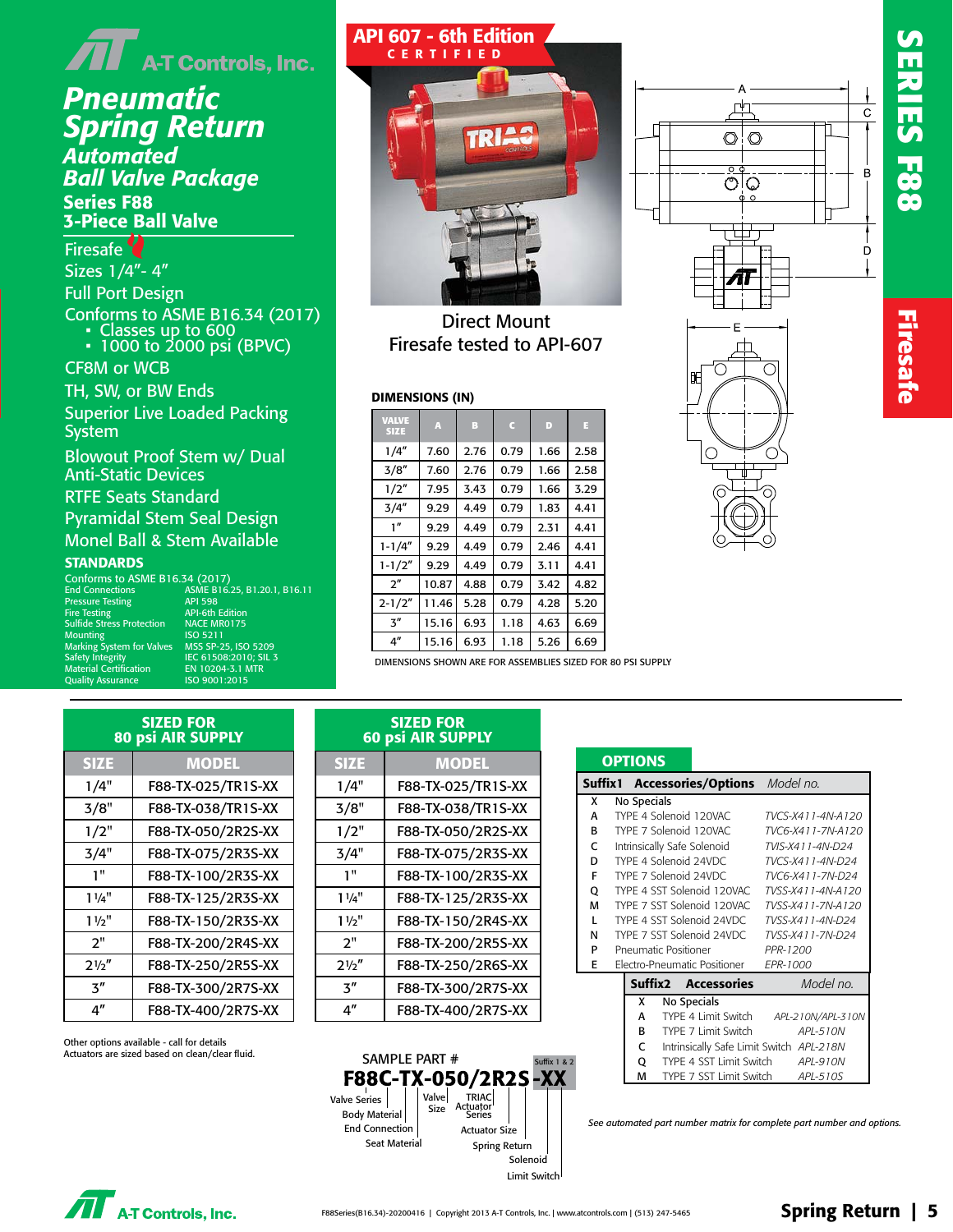

## *Electric Automated Ball Valve Package* Series F88 3-Piece Ball Valve

Firesafe<sup>2</sup> Sizes 1/4"- 4" Full Port Design Conforms to ASME B16.34 (2017) • Classes up to 600 • 1000 to 2000 psi (BPVC) CF8M or WCB

TH, SW, or BW Ends Superior Live Loaded Packing System

Blowout Proof Stem w/ Dual Anti-Static Devices RTFE Seats Standard

Pyramidal Stem Seal Design Monel Ball & Stem Available

#### **STANDARDS**

Conforms to ASME B16.34 (2017) End Connections ASME B16.25, B1.20.1, B16.11 Pressure Testing API 598 Fire Testing API-6th Edition Nossance Texting Market The Stress Protection<br>Sulfide Stress Protection NACE MR0175<br>Mounting 1SO 5211 Mounting ISO 5211 Marking System for Valves MSS SP-25, ISO 5209 Safety Integrity IEC 61508:2010; SIL 3 Material Certification EN 10204-3.1 MTR Quality Assurance ISO 9001:2015

| API 607 - 6th Edition<br><b>CERTIFIED</b> |
|-------------------------------------------|
|                                           |

Direct Mount Firesafe tested to API-607

#### DIMENSIONS (IN)

| <b>VALVE SIZE</b> | A     | B     | C    | D     |
|-------------------|-------|-------|------|-------|
| 1/4″              | 5.24  | 6.90  | 4.94 | 4.08  |
| 3/8''             | 5.24  | 6.90  | 4.94 | 4.08  |
| 1/2"              | 5.24  | 6.90  | 4.94 | 4.08  |
| 3/4''             | 5.24  | 7.07  | 4.94 | 4.08  |
| 1''               | 5.24  | 7.55  | 4.94 | 4.08  |
| $1\frac{1}{4}$    | 5.24  | 7.70  | 4.94 | 4.08  |
| $1\frac{1}{2}$    | 5.24  | 8.35  | 4.94 | 4.08  |
| 2 <sup>n</sup>    | 5.24  | 8.66  | 4.94 | 4.08  |
| $2\frac{1}{2}$    | 9.25  | 13.53 | 6.69 | 10.16 |
| 3″                | 10.55 | 15.18 | 9.02 | 13.31 |
| 4″                | 10.55 | 15.81 | 9.02 | 13.31 |





**Firesafe** 



1/2" NPT CONDUIT CONNECTION

| <b>ON-OFF</b>   |                    |  |  |  |  |
|-----------------|--------------------|--|--|--|--|
| <b>SIZE</b>     | <b>MODEL</b>       |  |  |  |  |
| 1/4''           | F88-TX-025/WEA1-XX |  |  |  |  |
| 3/8''           | F88-TX-038/WEA1-XX |  |  |  |  |
| 1/2''           | F88-TX-050/WEA1-XX |  |  |  |  |
| 3/4″            | F88-TX-075/WEA1-XX |  |  |  |  |
| 1''             | F88-TX-100/WEA1-XX |  |  |  |  |
| $1\frac{1}{4}$  | F88-TX-125/WEA1-XX |  |  |  |  |
| 11/2''          | F88-TX-150/WEA1-XX |  |  |  |  |
| 2 <sup>''</sup> | F88-TX-200/WEA1-XX |  |  |  |  |
| 21/2            | F88-TX-250/WEB1-XX |  |  |  |  |
| 3''             | F88-TX-300/WEC1-XX |  |  |  |  |
| 4″              | F88-TX-400/WED1-XX |  |  |  |  |

NOTE: Heater and thermostat standard (2) auxiliary switches standard Other options available - call for details Actuators are sized based on clean/clear fluid.

| <b>MODULATING</b>           |                    |  |  |  |
|-----------------------------|--------------------|--|--|--|
| <b>SIZE</b>                 | <b>MODEL</b>       |  |  |  |
| 1/4"                        | F88-TX-025/WEA2-XX |  |  |  |
| 3/8''                       | F88-TX-038/WEA2-XX |  |  |  |
| 1/2"                        | F88-TX-050/WEA2-XX |  |  |  |
| 3/4''                       | F88-TX-075/WEA2-XX |  |  |  |
| 1"                          | F88-TX-100/WEA2-XX |  |  |  |
| $1\frac{1}{4}$              | F88-TX-125/WEA2-XX |  |  |  |
| $1\frac{1}{2}$              | F88-TX-150/WEA2-XX |  |  |  |
| $2^{\prime\prime}$          | F88-TX-200/WEA2-XX |  |  |  |
| $2\frac{1}{2}$              | F88-TX-250/WEB2-XX |  |  |  |
| $\mathbf{3}^{\prime\prime}$ | F88-TX-300/WEC2-XX |  |  |  |
| 4″                          | F88-TX-400/WED2-XX |  |  |  |
|                             |                    |  |  |  |



|             |               | Suffix 1 Voltage / Accessory                                 | Model No. |
|-------------|---------------|--------------------------------------------------------------|-----------|
| x           |               | No Specials                                                  |           |
| R           |               | 24VDC Electric Actuator                                      |           |
| $S_{\perp}$ |               | 220VAC Electric Actuator                                     |           |
| T           |               | Other Voltage Electric Actuator                              |           |
| <b>W</b>    |               | 12VDC Electric Actuator                                      |           |
|             |               | 24VAC Electric Actuator                                      |           |
|             |               | * No voltage specified on electric assemblies denotes 120VAC |           |
|             |               | <b>Suffix 2 Accessories</b>                                  |           |
|             | x             | No Specials                                                  |           |
|             |               | HS1 High Speed Electric                                      |           |
|             | $\mathcal{P}$ | HS2 High Speed Electric                                      |           |

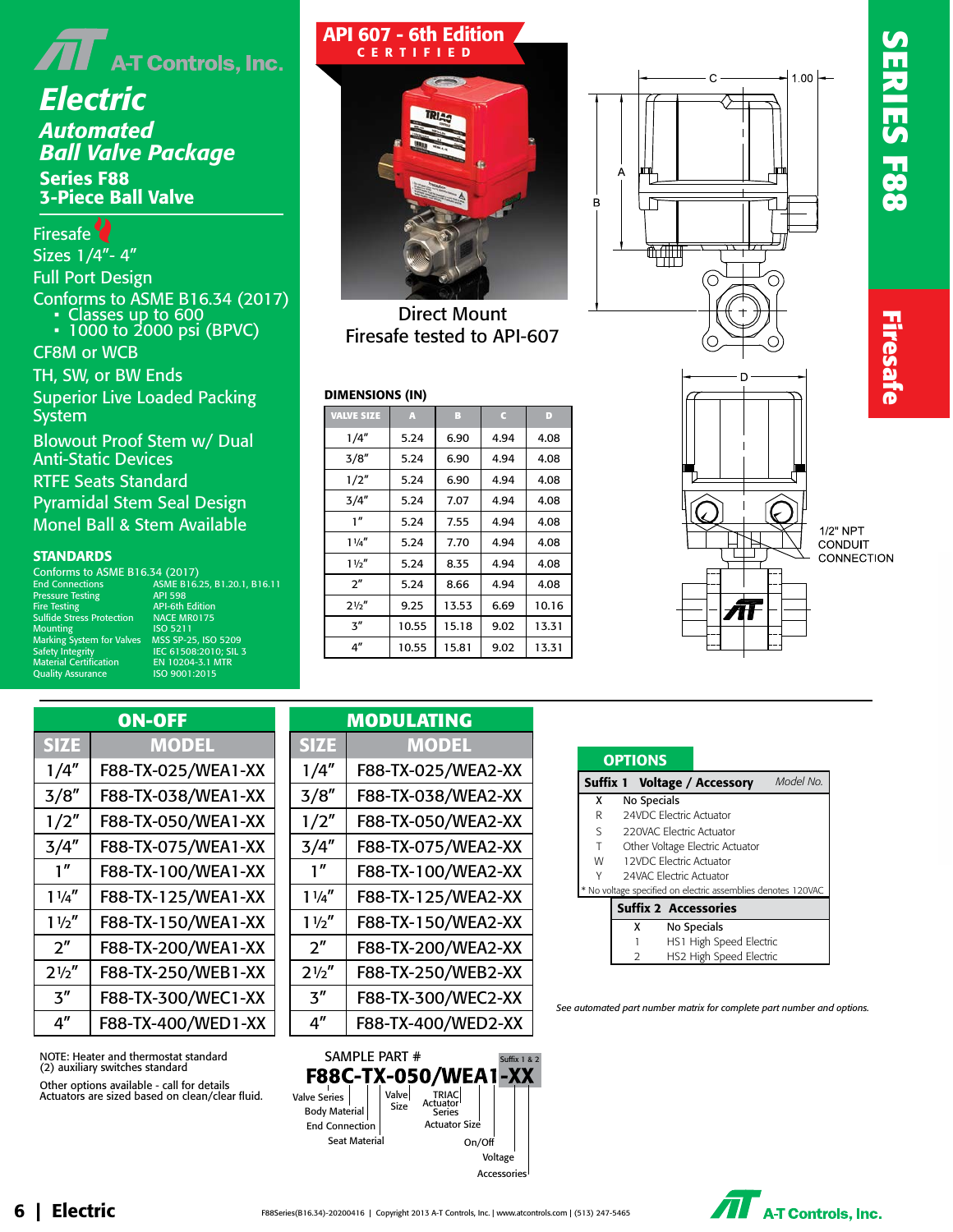# *How to Order | Series F88*



### Related Series

- 88 Series 3-pc High Performance Ball Valve
- 83 & 8R Series 3-pc Full & Regular Port Ball Valves
- F83 & F8R Series 3-pc Full & Regular Port Firesafe Ball Valves
- 88 Series *Painless Stainless* SST Automated Packages
- **V8 V-Port Control Valves**



17-4 PH® is a registered trademark of AK Steel Corporation. Kalrez® are registered trademarks of E.I. DuPont de Nemours. Chemraz® is a registered<br>trademark of Greene, Tweed & Co. Delinr® is a registered trademark of DuPor